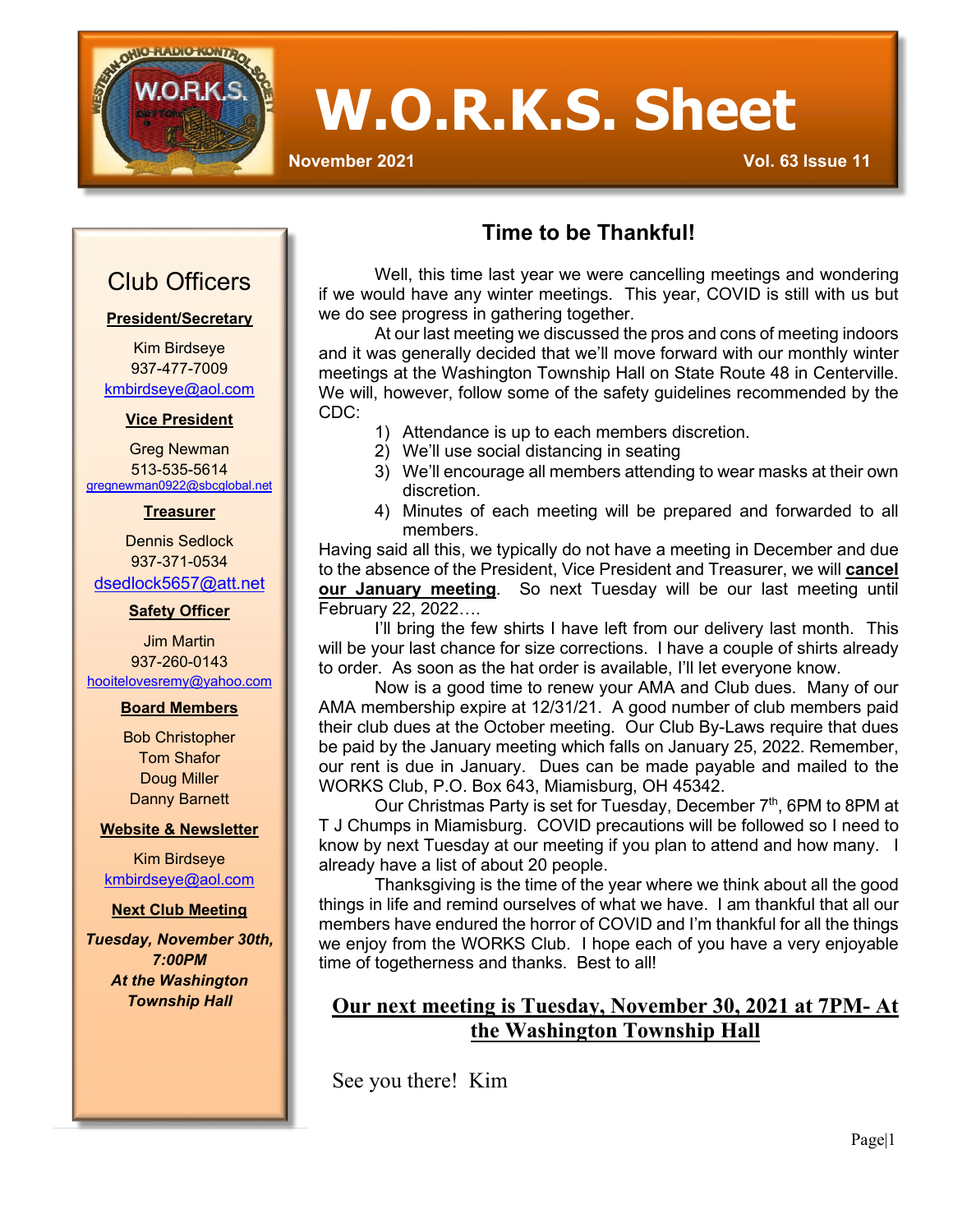

**W.O.R.K.S. Sheet**

# **What's Happening in the Club?**

- $\triangleright$  Dennis Sedlock will pull batteries from the mowers and store for the winter.
- $\triangleright$  Doug Manson still waiting on supplies for the hat order.
- $\triangleright$  AMA grant application almost ready to mail, asking for 25% of \$3,780.00.
- $\triangleright$  January Meeting Cancelled due to lack of Officer availability.
- $\triangleright$  Elections to be held at November meeting
- Old Timer's wrap up their 2021 season, see article below

# Current Officers and Board Members and Term (All nominated for return stints!)

President - Kim Birdseye (2021) Vice President – Greg Newman (2021) Treasurer – Dennis Sedlock (2021) Secretary – Kim Birdseye (2021) Board Member – Bob Christopher (2021-2022) Board Member – Tom Shafer (2021-2022) Board Member – Doug Miller (2021)

# **Upcoming Club Calendar**

# **Christmas Party – Tuesday, December 7th, T J Chumps**

**Freeze Fly – Saturday, January 1, 2022**

**2022 Annual Dues due – January 25, 2022**

# **Next Meeting – February 22, 2022 at the Washington Township Hall**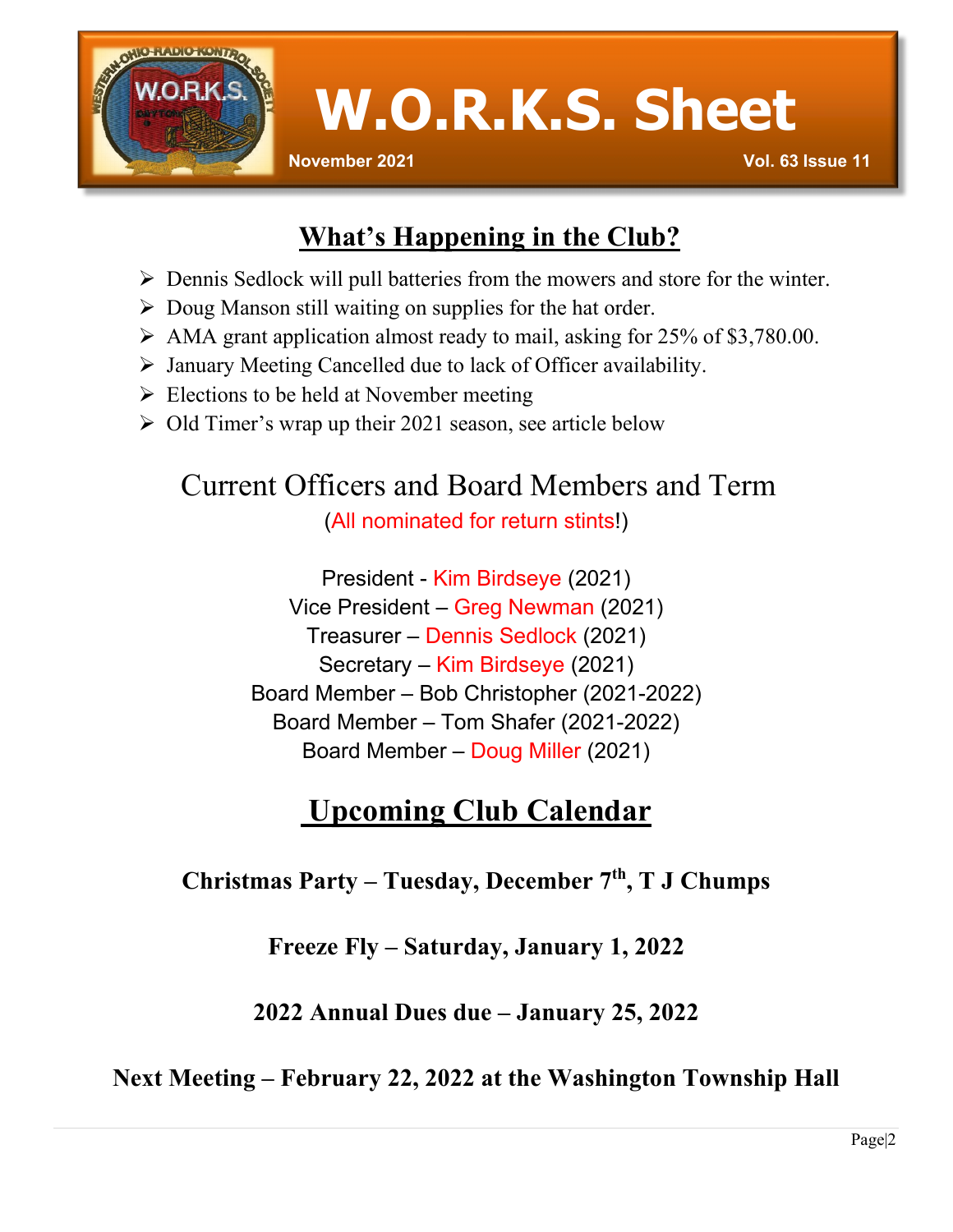

### **Old Timers Wrap Up 2021 Flying Season**

The Old Timers began on May 6<sup>th</sup> when five members ventured out to the field to begin the flying season. Conditions were not particularly good with windy conditions and cool air. We fly what is known as a limited engine run (LER). Each person is assigned a time of powered flight, then shuts off the engine and attempts to achieve an eight-minute flight. Because of the conditions of that day only twelve flights were accomplished with no max flights obtained. More about our LER season later.

On May 19<sup>th</sup> and 20<sup>th,</sup> we had had our "Spring is in the Air" contest with fifteen contestants. Over the twoday period there are twelve events that can be flown by the contestants. The events feature different sized airplanes and engines. All the events are timed events with the goal of achieving a certain maximum time. Depending on the event, there are three to four flight attempts with one or two low scoring attempts being dropped. Tom Boice captured four 1<sup>st</sup> places and a 2nd place, John Lueke had two 1<sup>st</sup> places and Bob Christopher had two 2<sup>nd</sup>places. Well, done!

On September 29<sup>th</sup> we sponsored and flew in the Frank Ehling International 1/2A Texaco Challenge. Each team participant flies three flights with his score being best two of the three flights. Every one second of flight is worth one point with the goal of achieving a maximum flight of 15 minutes which is worth 900 points. The team score is the three flyers with the highest scores. Our top three flyers each had two 15 max flights which gave us a team score of 5400 points.